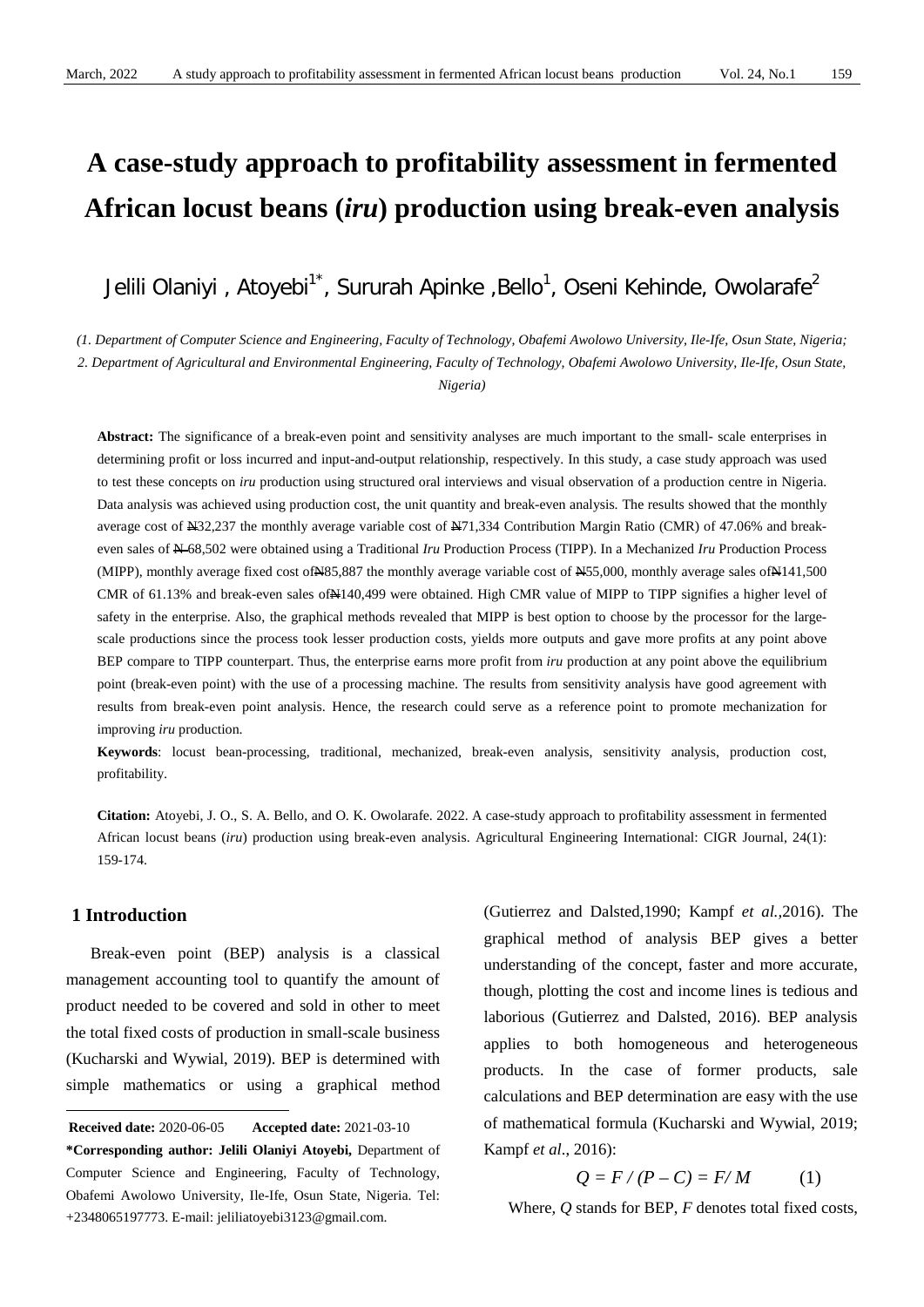*P* denotes unit selling price,*C* denotes the unit cost of production, and*M* denotes margin per unit.

Complication set-in with an application of breakeven analysis to heterogeneous products as demonstrated using econometric modeling methods (Kucharski and Wywial, 2019). Extensive research works are also required, thus calculations become complex in the scope of later products. However, Garrison *et al.* (2012) presented a most popular approach to determine the overall BEPs in sales revenue as a ratio of the total fixed costs divided by the weighted average value of contribution marginal ratio, and then distribute the break-even sales proportionally to the sales. Syrůček *et al.* (2018) reported profitability and BEPs in Suckler cow herds.

Given the strength and weakness of break-even analysis, BEP is an accepted decision-making tool to consider for the design process of a product in a smallscale industry or energy system modeling in terms of break-even costs (Nasution and Pramana, 2019). In agricultural mechanization, break-even analysis is a useful guide which helps farmers to choose between machinery ownership and conventional hiring through the calculation of BEP units for different types of agricultural field machinery (Kadhim *et al.,* 2018). It is an important step needed to be followed before finalizing the design and production phase to ensure the sustainability of the industry or organization. In the cost analysis, break-even analysis (BEA) serves as a market study for investigating potential risks in a small-scale enterprise (Nasution and Pramana, 2019). Furthermore, Break–even point (BEP) provides information that determines the requirements to achieve more profit in terms of unit price and a corresponding number of units produced, or vice versa. Also, BEP could give information that correlates between cost and revenue in determining business profitability (Nasution and Pramana, 2019). Break-even analysis is conceptually simple and comparatively easy to apply in small-scale business practice (Kucharski and Wywial, 2019). As the analysis revealed the relationship between cost, production volume and returns generated in a business organisation. BEP analysis also indicates the lowest amount of business activity important to prevent losses (Gutierrez and Dalsted, 1990). Conversely, BEP is only best suitable for cost analysis of a product at a time. As arises in the classification of different variable and fixed costs for many products at a time. Since, cost and income functions are not fixed; thus, the result of breakeven analysis is subjected to continuous changes.

#### **2 Review of related studies**

In other works of literature, Niu *et al*. (2016) applied Break-Even Analysis to Poultry Egg Production in Rural Area in South East, Sulawesi. The study acquired research data using in-depth interviews; personal observations and use of questionnaire. Data analysis was done on the costs and returns, the margin of safety ratio, and BEP. The results for poultry egg production in rural areas proved that the business is more profitable. Kucharski and Wywial (2019) presented and analysed alternative methods of determining the BEP for heterogeneous sales by considering econometric modelling methods. The researchers determined production levels that meet the basic condition sets for the BEP in the economic analysis. In the study, econometric modelling methods are original, though, are not well mentioned in the literature related to the subjected matter. But, in simplified form, BEP optimization for the heterogeneous product sales was reported by Kucharski and Wywial (2019). Singh *et al.*  (2017) studied cost and returns of milk production of cow and buffalo to figure out break-even point. The overall average value of BEP was found to be 3.75 % and 2.30 % for the cow and buffalo, respectively. Survey technique was used for primary data collection. Secondary data was viewed and recorded from different Government offices and published records. Rahmann *et al.* (2017) investigated the interaction between the optimal sizing of battery energy storage systems (BESS) Technologies and major factors affecting their profitability when considering peak shaving applications in distribution networks (DN) for customers. The researchers figured out the BEPs for different BESS technologies and considering a wide range of life cycles, efficiencies, energy prices and power prices. In the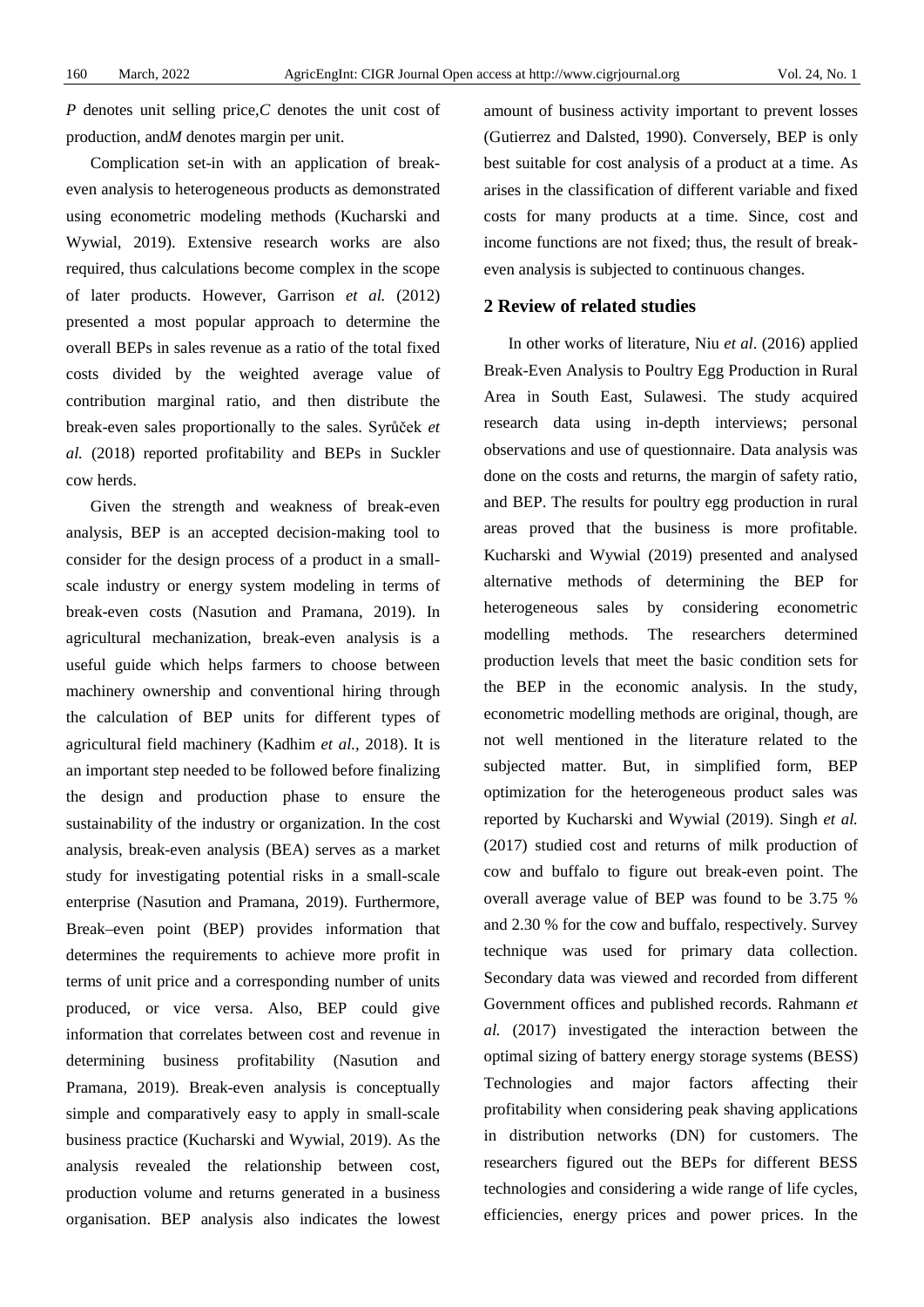study, an optimization method for the sizing of BESSs was proposed with the description of the case study. The Break-even analysis revealed the costs of different BESS technologies required in making the peak shaving applications to be financially viable. Syrůček *et al.* (2018) reported calculation of BEPs and assessment of profitability in sucker cow herds. A questionnaire covering production, reproduction and economic traits was used for data collection in years 2014, 2015 and 2016. All the above studies on investment concluded that fixed costs are not directly related to the level of production. Conversely, variable cost is indirectly proportional to the volume of output. Above all, total fixed costs do not change as the level of productions increase.

In health service provision, Comans *et al.* (2013) analysed the cost of conventional face-to-face clinic and video conferencing clinic using BEP analysis. The researchers considered the views of the health finder in the regional centres. A spreadsheet-type model was estimated to get a point where the costs of providing a regional clinic with special support in person were equal to those providing the clinic using specialist support by videoconferencing (Comans *et al.,* 2013).In Agricultural mechanisation, Kadhim *et al*. (2018) showed break-even cost analysis to reveal the minimum area or working hours which must be exceeded to make the business profitable. A questionnaire-approach was used in the study. In light of experimental results, hiring decision for Agricultural mechanization is more profitable to buying different agricultural machinery. Several researchers have explained the application of break-even analysis to various scales of enterprises. Barletta *et al.* (2018) proposed the structure of requirements and modality needed for the environmental break-even point (e-BEP) analysis. The research work further provided a simple and graphic-based decision-making tool for chief executive officers (CEOs) and production managers in their business and technology investments, respectively. For Circular Economy, researchers see no obstacles in embedding the e-BEP in established frameworks and technologies for environmental BEP assessment.

Now for comparison purpose, break-even and

sensitivity analyses are two business analysis methods. The two explained relationship between production costs and revenue generated. Sensitivity analysis is a useful financial tool for analyzing how changes in different values of a set of independent variables affect other dependent variable under a given set of conditions and assumptions. Various applications of sensitivity analysis methods have been reported in the literature; geography, economics, biology, engineering and open source energy system modeling(Hamby, 1995; Frey and Patil, 2002; Lenhart et al., 2002; Saltelli, 2002; Saltelli et al., 2005; Saltelli and Annoni, 2010; Li et al., 2019). Meanwhile, by the virtue of comparison; firstly, break-even analysis method is a global method which focuses on simultaneous variation of multiple inputs, while sensitivity analysis focuses on one input at a time. Secondly, break-even analysis is applicable to different models for choosing among alternative options, while nominal range sensitivity analysis (NRSA) is only applicable to a deterministic model with a number of assumptions. Thirdly, break-even analysis is more complex for model with many decision options, unlike NRSA that requires nominal range for specific input. Fourth, unlike sensitivity analysis, break-even analysis involves graphical representation. Fifth, unlike sensitivity analysis, best use of break-even analysis is to provide key inputs for linear models, verification and validation purposes. Sixth, break-even analysis is a more informative method than sensitivity analysis that addresses a limited range of input values owing to the fact that there was no capture for the clear interactions or relationships among inputs. Last but surely not the least, break-even analysis provides more robust insights than sensitivity analysis (Frey and Patil, 2002; Cullen et al., 1999).

In the early 1960s, computer system and its associated software have become accepted in the domains of mechanisation, controlling and automation of the production process (Webb and Hoben, 1983). Nasution and Pramana (2019) developed a numerical algorithm for break-even analysis to speed up cost analysis required in the design of an unmanned aerial vehicle. The researchers aimed to estimate the number of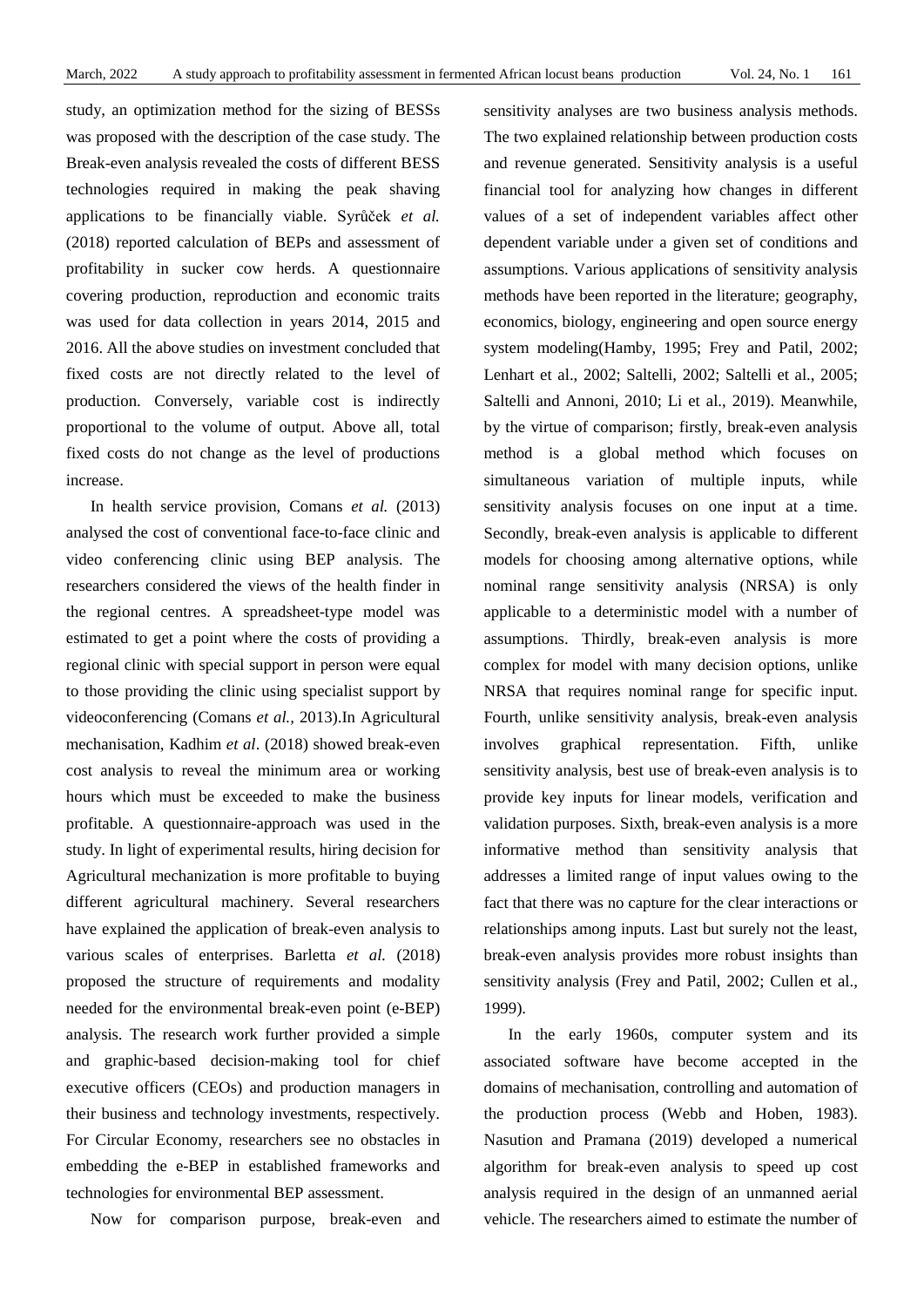quantity (units) needed to arrive at BEP and its corresponding price per unit, as well as obtainable profit gap. The developed algorithm was implemented on inhouse software. Mechanization implies the use of machines and mechanical technology to carry out operations and replacing the traditional methods involving human and/or animal labour. Through the mechanized process, the productions and productivity increase to meet the needs of a growing population of the people within the timely operations. A number of research studies have been carried out on the mechanization of locust bean (*iru*) production (Owolarafe et al*.,* 2013, 2010). Meanwhile, many small businesses such as *iru* processors face a lot of challenges when trying to determine the short-term profitability and are uncertain to determine the profits at all in any specific month (Edwards and Jones, 2002). BEPs are more useful in the clarification of possible economy of scale incorporate economic analysis (Nielsen and Hjort-Gregersen, 2002). A monthly BEP is a useful control standard that provides an easier means of determining whether profits were made (acceptable performance) or whether losses were sustained (unacceptable performance, which may require corrective action) in a given month. The BEP also serves as a means to establish a control standard which is the first step in the management control process to identify a criterion for the success rating in any performance area. Measuring performance, comparing the performance to the standards and taking appropriate actions comes after the set standards. The technique gives an acceptable, accurate and reasonable estimation of profits or losses. This study presents break-even and sensitivity analyses for profitability/losses determination and risk analysis, respectively using a case-study approach with a view to guiding the processors on the choice of appropriate methods for their scale of *iru* production.

#### **2.1** *Iru* **production as a case study**

*Iru* is a fermented condiment produced from African locust bean through traditional and mechanized methods. The production is performed in a restricted geographical area, thus usually managed by a single owner. Contrarily to the mechanized method, traditional *iru* production process depends more on manpower, but less on the use of processing machine. *Iru* production uses immediately available local natural resources, being a small-scale enterprise, hence respond quickly to sudden changes in any of the factors of production. In this study, a case study approach was used to determine the profitability of *iru* production over a specific time. The case study was carried out with a locust bean processing centre in Ile-Ife, Osun State, Nigeria, which has production and sales of locust bean as one of the major economic activities of low-skilled women in the state. The production centre owned by a popular processor called *Iya Abidogun,* who produces fermented condiment from African locust beans using the traditional and mechanized methods of production, interchangeably and periodically.

#### **3 Materials and methods**

Several analysis methods have been reported in the literature (Hamby, 1995; Frey and Patil, 2002; Lenhart *et al*., 2002; Saltelli, 2002; Saltelli *et al*., 2005; Saltelli and Annoni, 2010). These include nominal range sensitivity analysis, break-even analysis, and regression analysis, scatter plots analysis and others. By the virtue of comparison between break-even analysis and sensitivity analysis, break-even analysis is a global method which focuses on simultaneous variation of multiple inputs, while sensitivity analysis focuses on one input at a time. Break-even analysis is a more informative method than sensitivity analysis that addresses a limited range of input values owing to the fact that there might be no clear interactions among inputs with a number of assumptions (Frey and Patil, 2002; Cullen *et al.,* 1999).The research data was acquired through visitation and personal observation in the centre, and the use of a structured oral interview. During production cost analysis, market prices as at then were used to determine costs and returns from physical inputs and outputs (Niu et al.,2016).The break-even analysis and sensitivity analysis were done on the *iru* production process.

#### **3.1 Break-even analysis of** *iru* **production**

Data analysis was carried out using costs, returns, BEP and contribution marginal ratio. The production cost and returns analysis were used to calculate the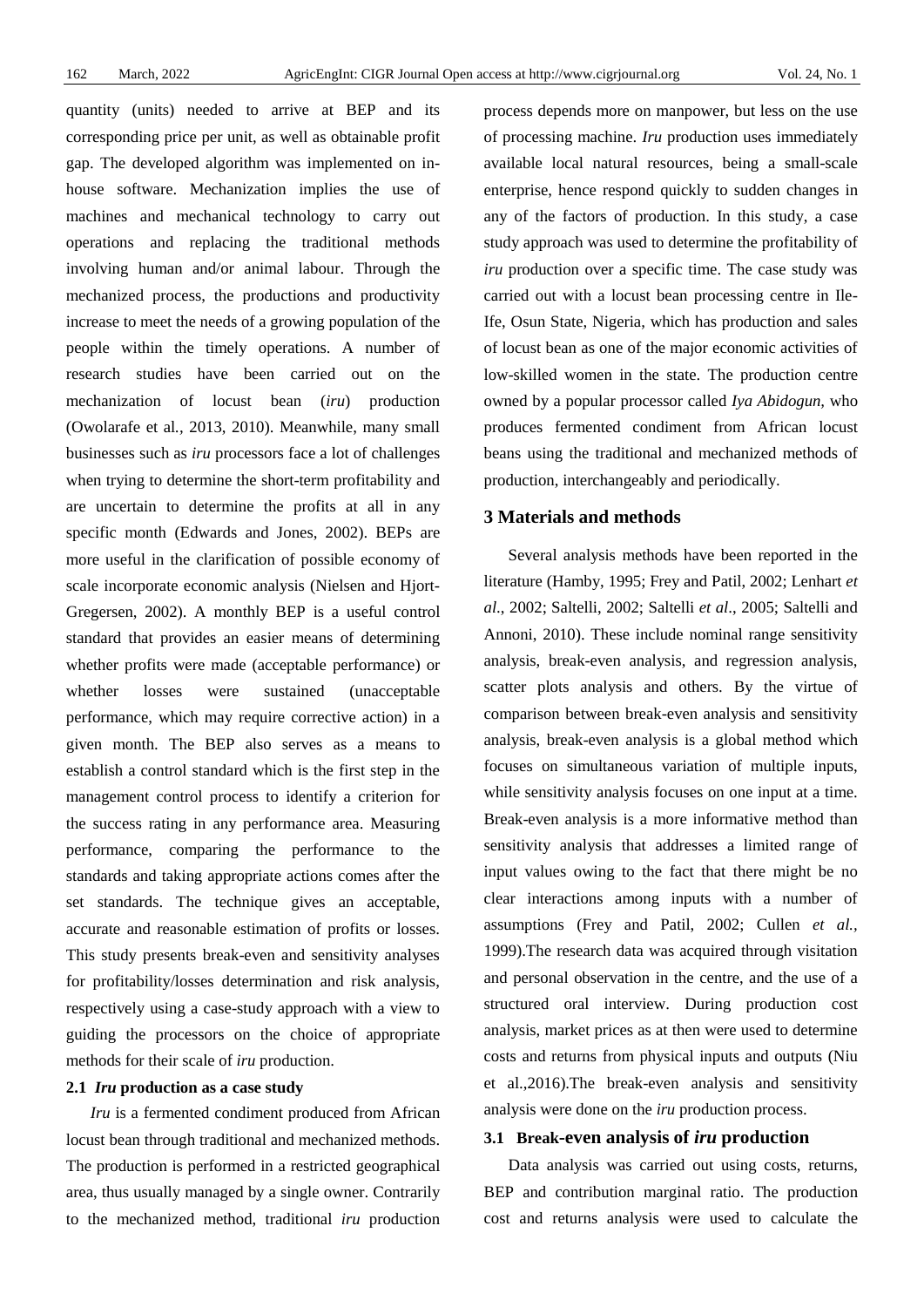profitability or losses incurred in the production used. In this study, mathematical relationships used for BEP analysis are as follows (Niu et al., 2016):

Revenue = Quantity of the product  $\times$  Selling price;

 $Profit = Revenue - Total cost$ ;

Total cost = Fixed cost + Variable cost;

Contribution = Revenue – Variable cost (or Sales per unit – Variable cost per unit);

BEP (Quantity) = Total fixed Cost / Contribution per unit);

BEP (Price) = Total fixed cost per unit + Variable cost per unit; and

According to Reddy and Ram (1996), the margin of safety is corresponding to the contribution margin ratio. Reddy and Ram (1996) calculated margin of safety in a percentage. Because of this, the contribution marginal ratio was estimated as a percentage in this study.

#### **3.2 Sensitivity analysis of** *iru* **production**

According to Dachin et al. (2016), sensitivity analysis can also be referred to as a budgetary technique that is used to study the effect of assumptions in view of the changes in business sizes regarding the gross margin. Gross margin is the difference between total revenue and total variable cost. Simply put as applicable to sensitivity analysis, total cost is an amount of money spent by investment to reach a particular production output. Fixed cost is any expenses incurred by investment that does not change irrespective of increase or decrease in production volume over a specific period of time. Variable cost is an expense that changes in proportion to production output of investment. A rate of return on investment (RORI) is a net amount of profit or loss incurred over time by investment which is expressed in form of a percentage based on initial cost of investment.

Noteworthy, this 'what-if' analysis is applied as the elasticity of gross margin to changes in business sizes by  $+/-$  5%, 10%, 15% and 20%. In this study, the mathematical relationships for sensitivity analysis are as follows (Adetomiwa et al.,2020):

$$
TC = FC + VC \tag{2}
$$

$$
RORI = ((TR-TC)/TC \times 100) \tag{3}
$$

Where: TR stands for Total Revenue, TC stands for Total cost, FC denotes Fixed cost, VC denotes Variable cost and RORI denotes Rate of Returns on Investment.

## **4 Results and discussion**

An assessment to the profitability and selection criteria to choose a typical method of *iru*production are conducted by using the two applicable methods. Good agreements are noticed between the results obtained from mathematical calculations and graphical-based method. The results and values (as seen in Tables 1-6) were prepared based on the analysis.

# **4.1 Amonthly BEP calculations and break-even analysis (a case study)**

Figures 1 (a) and (b) provide insight into activities involved in the traditional and mechanized methods of *iru* production, respectively. The differences in the number of production activities are responsible for the reason of different cost estimations for the two production cases. The processor sells *iru* of different sizes at different selling prices in different community markets over a longer time. The processor believes the business was profitable every month, but she was not certain. To ascertain and determine BEP (which is a useful control standard to determine monthly profit or loss), the fixed cost, variable cost and revenue values were calculated from cash flow information that is preexisting in her business records (for three months). The cost of cooking pot, aluminium stainless tray, water container, sieve, land rent, miscellaneous expenses and machine constitutes fixed cost. Money spent on African locust bean, firewood, daily wages of co-worker, fuel and oil is termed as variable cost.

In order to calculate monthly BEP for her business, Tables 1-3 display determination of fixed costs, variable costs, average revenues and contribution margin for the traditional method of *iru* production. Likewise, Tables 4, 5 and 6 are for the mechanized method. The Monthly break-even points for both traditional and mechanized methods of the centre were then determined following the BEP calculations as shown below. The values of fixed cost and variable cost components that as itemised in Tables 1 and 2 for traditional *iru* production process (TIPP), and Tables 4 and 5 for mechanized *iru* production process (MIPP), respectively, were used. The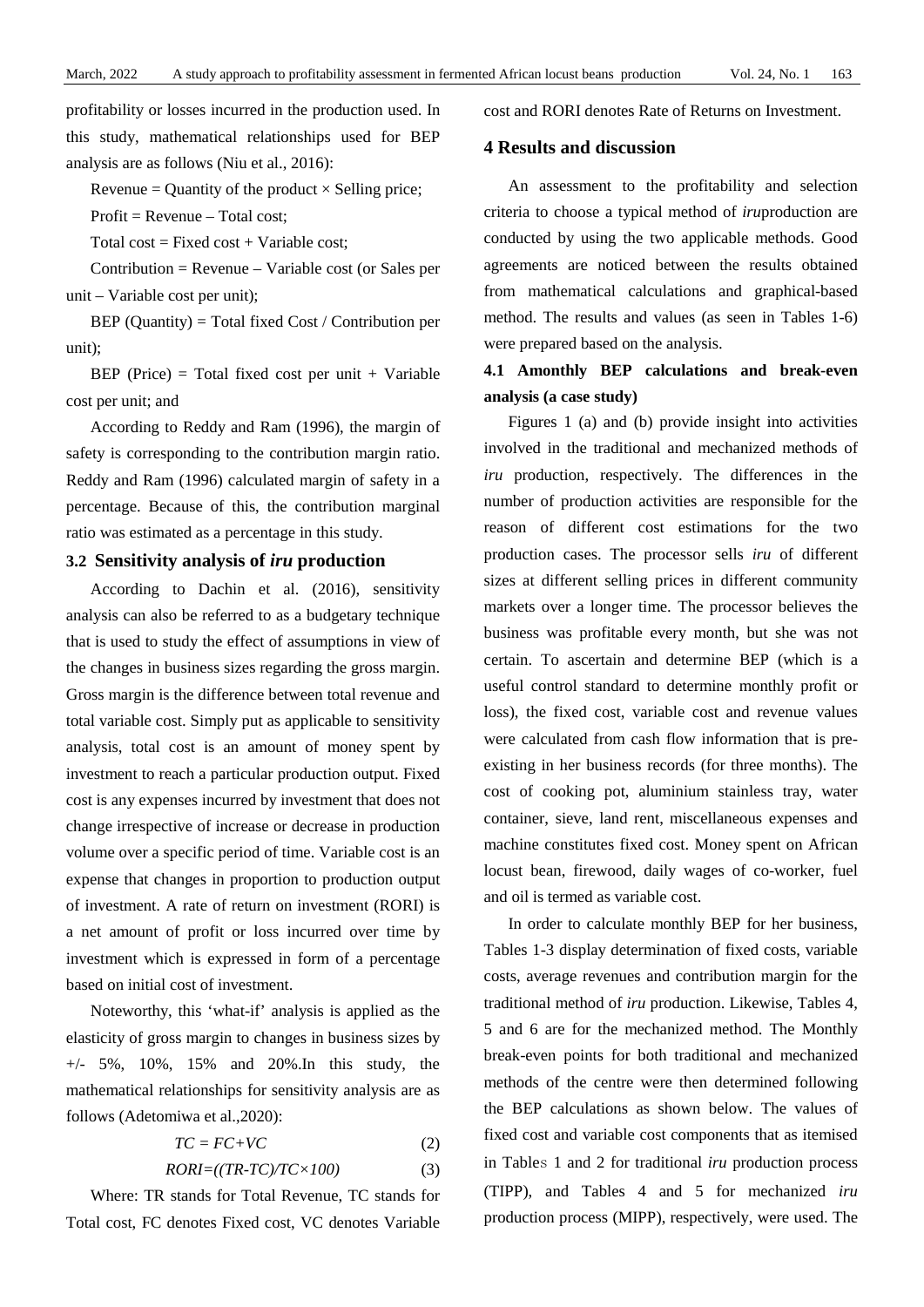values are estimated based on field observations. Sometimes, the values used in each case are taken as an assumption number based on the experience (Nasution and Pramana, 2019).

Expected life span for the cooking pot, aluminium stainless tray, sieve, water container and machine were 26 months, 12 months, 6 months, 12

months and 72 months, respectively. Tables 7-9 display determination (with respect to the depreciated value) of fixed costs, variable costs, average revenues and contribution margin for the traditional method of *iru* production. Likewise, Tables 10-12 are for the mechanized method.



Figures 1 Activities involved in traditional and mechanized *iru* production processes, respectively **Table 1 Monthly fixed cost for traditional** *iru* **production process (TIPP)**

| <b>Categories</b>       | October        | March                                  | May          | <b>Monthly Average</b> |
|-------------------------|----------------|----------------------------------------|--------------|------------------------|
|                         | $\mathbb N$    | $\mathbf{H}$                           | $\mathbb{N}$ | $\mathbb{N}$           |
| Cooking pot             | 21,300         | 21,300                                 | 10,910       | 17,837                 |
| Aluminum stainless tray | 1,300          | 1,000                                  | 700          | 1,000                  |
| Water container         | 9,000          | 7,200                                  | 6,000        | 7,400                  |
| Sieve                   | 1,500          | 1,000                                  | 1,000        | 1,167                  |
| Land rent               | 1,500          | 1,500                                  | 1,500        | 1,500                  |
| Miscellaneous expenses  | 10,000         | $\overline{0}$                         | $\mathbf{0}$ | 3,333                  |
| Total                   | 44,600         | 32,000                                 | 20,110       | 32,237                 |
|                         |                | Table 2 Monthly variable cost for TIPP |              |                        |
| <b>Categories</b>       | <b>October</b> | March                                  | May          | <b>Monthly Average</b> |
|                         | $\mathbb N$    | $\mathbf{N}$                           | Ħ            | $\mathbb{N}$           |
| African locust bean     | 32,000         | 32,000                                 | 30,400       | 31,467                 |
| Firewood                | 5,600          | 6,500                                  | 6,800        | 6,300                  |
|                         |                |                                        |              |                        |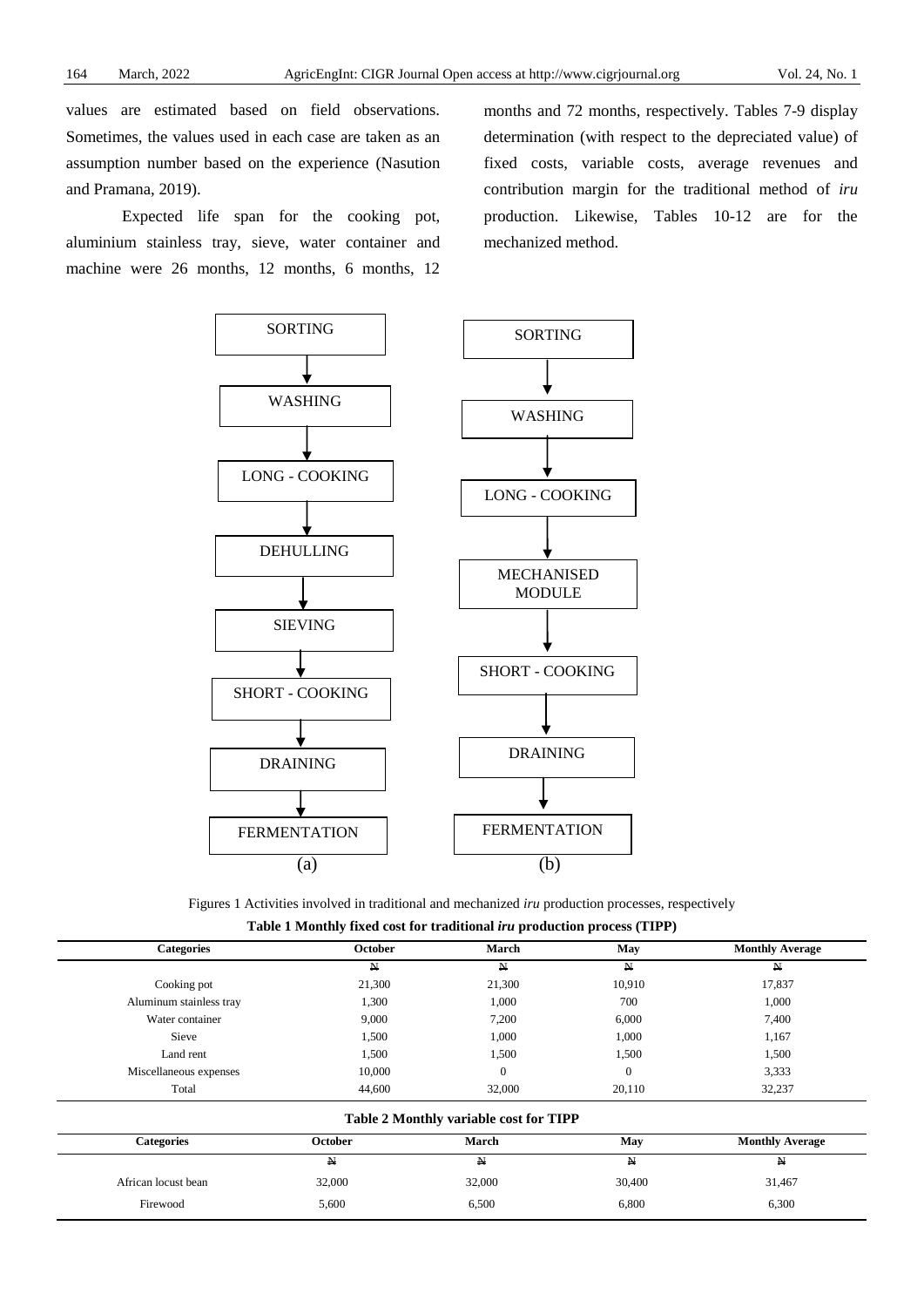| Total                                                                     | 37,600                                                                      | 38,500                   | 37,200                                                 | 37,767                                                 |
|---------------------------------------------------------------------------|-----------------------------------------------------------------------------|--------------------------|--------------------------------------------------------|--------------------------------------------------------|
|                                                                           | Table 3 Monthly sales revenues for three months, TIPP                       |                          |                                                        |                                                        |
| <b>Sources</b>                                                            | October                                                                     | March                    | May                                                    | <b>Monthly Average</b>                                 |
|                                                                           | N                                                                           | N                        | $\mathbf{N}$                                           | $\mathbf{N}$                                           |
| Fermented condiment sold                                                  | 80,000                                                                      | 70,000                   | 80,000                                                 | 76,667                                                 |
| Fermented condiment left                                                  | 6,000                                                                       | 2,800                    | 7,200                                                  | 5,333                                                  |
| Total                                                                     | 74,000                                                                      | 67,200                   | 72,800                                                 | 71,334                                                 |
|                                                                           |                                                                             | Monthly BEP for the TIPP |                                                        |                                                        |
| BEP ( $\angle$ Sales) = Fixed cost (FC) / Contribution margin ratio (CMR) |                                                                             |                          |                                                        |                                                        |
| $CMR = 1 - (Average variable costs / Average sales revenues)$             |                                                                             |                          |                                                        |                                                        |
| $CMR = 1 - (37,767 / 71,334) = 1 - 0.5294 = 0.4706 = 47.06\%$             |                                                                             |                          |                                                        |                                                        |
| BEP (NSales) per month = FC / CMR = $32,237$ / 0.4706                     |                                                                             |                          |                                                        |                                                        |
| BEP (NSales) per month $= 68,502$                                         |                                                                             |                          |                                                        |                                                        |
| Conclusively, Iya Abidogun using the TIPP makes                           |                                                                             |                          |                                                        | business makes profit only in the month of October and |
| profit from <i>iru</i> production whenever her sales receipts             |                                                                             |                          | May using traditional method of <i>iru</i> production. |                                                        |
| exceed $\cancel{\text{N}}$ 68,502 per month. This implies that her        |                                                                             |                          |                                                        |                                                        |
|                                                                           | Table 4 Monthly fixed cost for the mechanized iru production process (MIPP) |                          |                                                        |                                                        |
| Categories                                                                | October                                                                     | April                    | June                                                   | <b>Monthly Average</b>                                 |
|                                                                           | N                                                                           | $\mathbf{N}$             | Ħ                                                      | N                                                      |
| Cooking pot                                                               | 21,300                                                                      | 21,300                   | 21,300                                                 | 21,300                                                 |
| Aluminum stainless tray                                                   | 1,300                                                                       | 1,300                    | 1,300                                                  | 1,300                                                  |
| Water container                                                           | 9,000                                                                       | 8,500                    | 8,500                                                  | 8,667                                                  |
| Sieve                                                                     | 1,500                                                                       | 1,200                    | 1,200                                                  | 1,300                                                  |
| Land rent                                                                 | 1,500                                                                       | 1,500                    | 1,500                                                  | 1,500                                                  |
| Miscellaneous expenses                                                    | 10,000                                                                      | 10,000                   | 10,000                                                 | 10,000                                                 |
| Cost of machine                                                           | 125,460                                                                     | $\boldsymbol{0}$         | $\boldsymbol{0}$                                       | 41,820                                                 |
| Total                                                                     | 170,060                                                                     | 43,800                   | 43,800                                                 | 85,887                                                 |
|                                                                           | Table 5 Monthly variable cost for the MIPP                                  |                          |                                                        |                                                        |
| <b>Categories</b>                                                         | October                                                                     | April                    | June                                                   | <b>Monthly Average</b>                                 |
|                                                                           | Ħ                                                                           | N                        | N                                                      | H                                                      |
| African locust bean                                                       | 48,000                                                                      | 40,000                   | 32,000                                                 | 40,000                                                 |
| Firewood                                                                  | 8,400                                                                       | 7,000                    | 5,600                                                  | 7,000                                                  |
| Daily wages of co-worker                                                  | 3,600                                                                       | 3,000                    | 2,400                                                  | 3,000                                                  |
| Cost of fuel and oil                                                      | 6,000                                                                       | 5,000                    | 4,000                                                  | 5,000                                                  |
| Total                                                                     | 66,000                                                                      | 55,000                   | 44,000                                                 | 55,000                                                 |
|                                                                           | Table 6 Monthly sales revenues for three months, MIPP                       |                          |                                                        |                                                        |
| <b>Sources</b>                                                            | October                                                                     | April                    | June                                                   | <b>Monthly Average</b>                                 |
|                                                                           | $\overline{\mathbb{N}}$                                                     | $\overline{\mathbb{N}}$  | $\overline{\mathbb{N}}$                                | N                                                      |
| Fermented condiment sold                                                  | 150,000                                                                     | 150,000                  | 145,000                                                | 146,333                                                |
| Fermented condiment left                                                  | 8,500                                                                       | 5,000                    | 1,000                                                  | 4,833                                                  |
| Total                                                                     | 141,500                                                                     | 145,000                  | 144,000                                                | 141,500                                                |
|                                                                           |                                                                             |                          |                                                        |                                                        |

CMR =1- (Average Variable Costs / Average sales revenues) CMR = 1 - (55, 000 / 141, 500) = 1 - 0.3887 = 0.6113 = 61.13%

BEP (NSales) per month = FC / CMR

BEP (NSales) per month = 85, 887/ 0.6113

BEP (NSales) per month = 140,499

Conclusively, *Iya Abidogun* using the MIPP makes profit from *iru* production whenever her sales receipts exceed N140,499 per month. This implies that her business makes profit in the month of October, April and June, using mechanized method of *iru* production.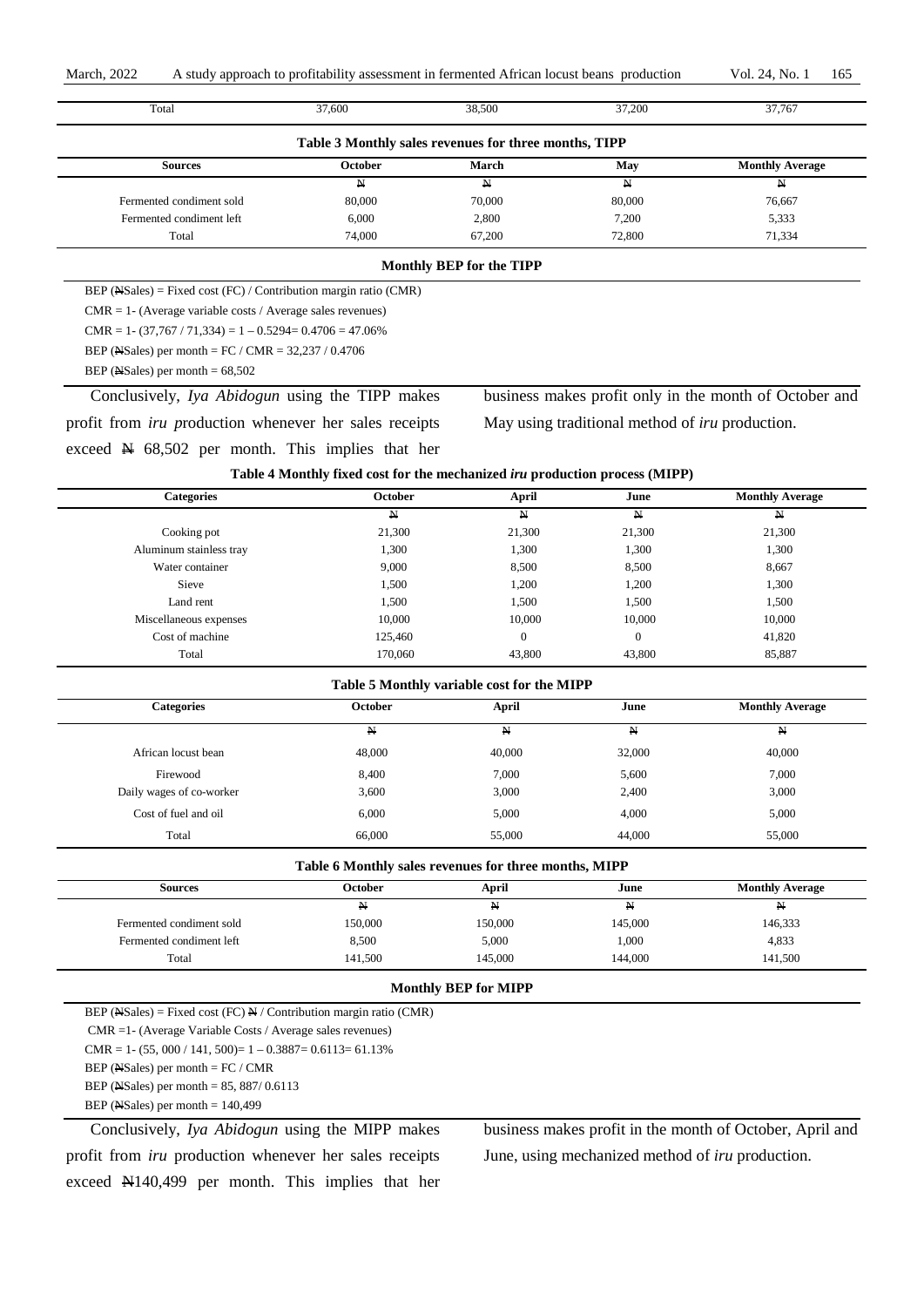|                         | Table 7 Monthly fixed cost for TIPP based on depreciated values |          |              |                        |
|-------------------------|-----------------------------------------------------------------|----------|--------------|------------------------|
| <b>Categories</b>       | <b>October</b>                                                  | March    | May          | <b>Monthly Average</b> |
|                         | N                                                               | N        | $\mathbb{N}$ | N                      |
| Cooking pot             | 591.67                                                          | 591.67   | 303.06       | 495.47                 |
| Aluminum stainless tray | 108.33                                                          | 83.33    | 58.33        | 83.33                  |
| Water container         | 750                                                             | 7,200    | 6,000        | 616.67                 |
| Sieve                   | 250                                                             | 1,000    | 1,000        | 194.45                 |
| Land rent               | 1,500                                                           | 1,500    | 1,500        | 1,500                  |
| Total                   | 3.200                                                           | 2.941.67 | 2,528.06     | 2,889.92               |

#### **Table 8 Monthly variable cost for TIPP based on depreciated values**

| <b>Categories</b>      | <b>October</b> | March  | May    | <b>Monthly Average</b> |
|------------------------|----------------|--------|--------|------------------------|
|                        | N              | ₩      | ₩      | ₩                      |
| African locust bean    | 32,000         | 32,000 | 30,400 | 31,467                 |
| Firewood               | 5,600          | 6,500  | 6,800  | 6,300                  |
| Miscellaneous expenses | 10,000         |        |        | 3,333.33               |
| Total                  | 47,600         | 38,500 | 37,200 | 41,100.33              |

#### **Table 9 Monthly sales revenues (based on depreciated values) for three months, TIPP**

| October | <b>March</b> | May          | <b>Monthly Average</b> |
|---------|--------------|--------------|------------------------|
| ₩       | ₩            | $\mathbf{N}$ | ₩                      |
| 80,000  | 70,000       | 80,000       | 76,667                 |
| 6,000   | 2,800        | 7,200        | 5,333                  |
| 74,000  | 67,200       | 72,800       | 71,334                 |
|         |              |              |                        |

#### **Monthly depreciated BEP values for the TIPP**

BEP (NSales) = Fixed cost (FC) / Contribution margin ratio (CMR)

CMR = 1- (Average variable costs / Average sales revenues)

CMR = 1 -  $(41100.33 / 71,334) = 1 - 0.5762 = 0.4238 = 42.38%$ 

BEP (NSales) per month = FC / CMR = 2889.92 / 0.4238

BEP ( $\text{NS}$ ales) per month = 6,819.07

Conclusively, *Iya Abidogun* makes profit from *iru* production whenever her sales receipts exceed N6,819.07 per month. This implies that her business makes profit every month.

#### **Table 10 Monthly fixed cost for the MIPP based on depreciated values**

| <b>Categories</b>       | <b>October</b> | April    | June         | <b>Monthly Average</b> |  |
|-------------------------|----------------|----------|--------------|------------------------|--|
|                         | N              | N        | $\mathbb{N}$ | N                      |  |
| Cooking pot             | 591.67         | 591.67   | 591.67       | 591.67                 |  |
| Aluminum stainless tray | 108.33         | 108.33   | 108.33       | 108.33                 |  |
| Water container         | 750            | 708      | 708          | 722                    |  |
| Sieve                   | 250            | 200      | 200          | 216.67                 |  |
| Land rent               | 1500           | 1,500    | 1,500        | 1,500                  |  |
| <b>Cost of Machines</b> | 1,742.50       | 1,742.50 | 1,742.50     | 1,742.50               |  |
| Total                   | 4925.50        | 4850.50  | 4850.50      | 4,875.50               |  |
|                         |                |          |              |                        |  |

#### **Table 11 Monthly variable cost for the MIPP based on depreciated values**

| Categories               | <b>October</b> | April  | June   | <b>Monthly Average</b> |
|--------------------------|----------------|--------|--------|------------------------|
|                          | N              | N      | N      | ₩                      |
| African locust bean      | 48,000         | 40,000 | 32,000 | 40,000                 |
| Firewood                 | 8,400          | 7,000  | 5,600  | 7,000                  |
| Daily wages of co-worker | 3,600          | 3,000  | 2,400  | 3,000                  |
| Cost of fuel and oil     | 6,000          | 5,000  | 4,000  | 5,000                  |
| Miscellaneous expenses   | 10,000         | 10,000 | 10,000 | 10,000                 |
| Total                    | 76,000         | 65,000 | 54,000 | 65,000                 |

#### **Table 12 Monthly sales revenues (based on depreciated values)for three months, MIPP**

| <b>Sources</b>           | October | April   | June    | <b>Monthly Average</b> |
|--------------------------|---------|---------|---------|------------------------|
|                          | ₩       | ₩       | N       | ₩                      |
| Fermented condiment sold | 150,000 | 150,000 | 145,000 | 146,333                |
| Fermented condiment left | 8,500   | 5,000   | 1,000   | 4,833                  |
| Total                    | 141,500 | 145,000 | 144,000 | 141,500                |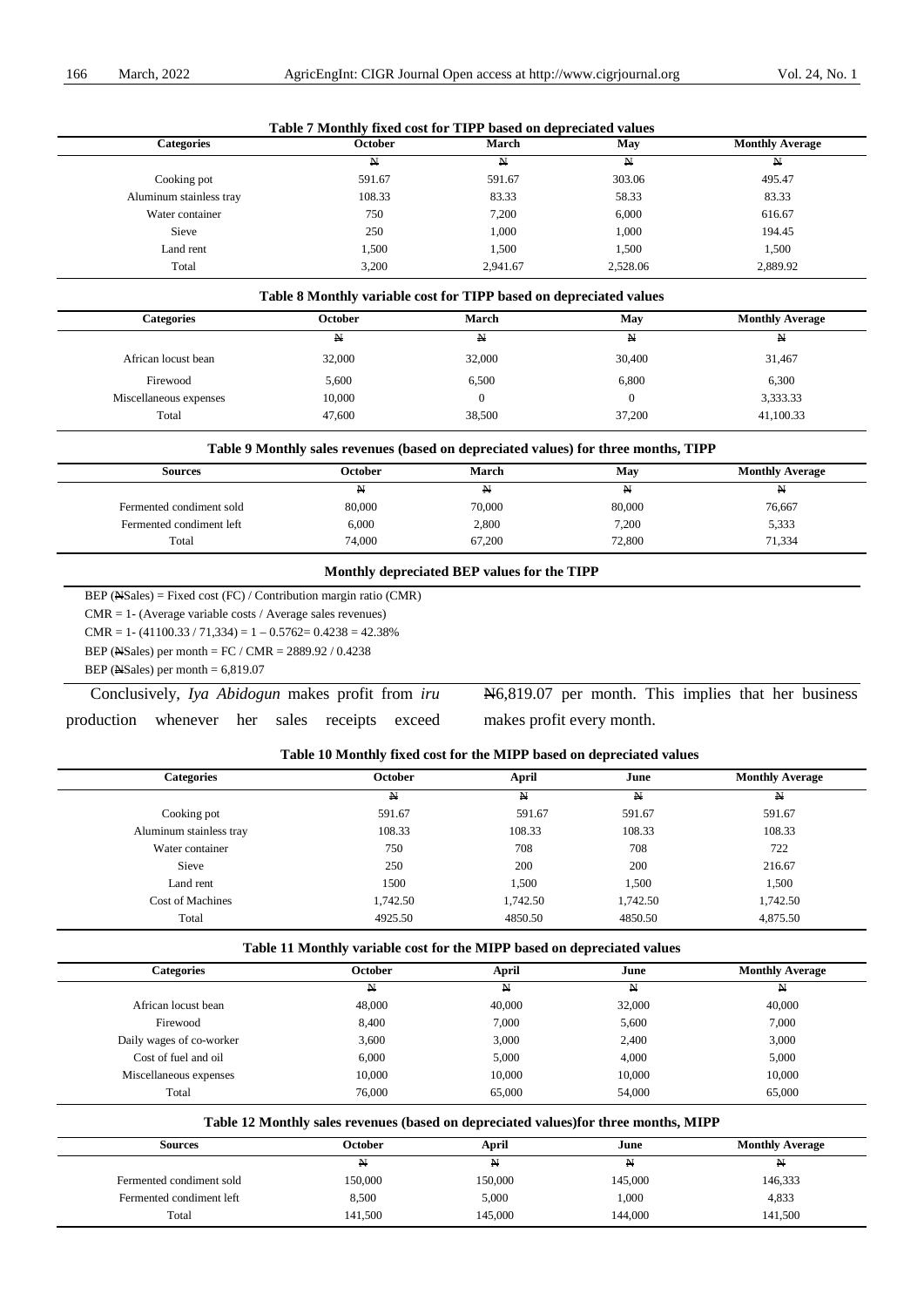#### **Monthly depreciated BEP values for MIPP**

| BEP (Next, Sales) = Fixed cost (FC) $\frac{N}{2}$ / Contribution margin ratio (CMR) |
|-------------------------------------------------------------------------------------|
| $CMR = 1 - (Average variable costs / Average sales revenues)$                       |
| $CMR = 1 - (65,000 / 141,500) = 1 - 0.4594 = 0.5406 = 54.06\%$                      |
| BEP (NeSales) per month = $FC / CMR$                                                |
| BEP (NSales) per month = $4,875.50/0.5406$                                          |
| BEP (NSales) per month $= 9,018.68$                                                 |

Conclusively, *Iya Abidogun* makes profit from *iru* production whenever her sales receipts exceed N9,018.68per month. This implies that her business makes profit every month.

BEP explanation for TIPP using graphical method

Figure 2 depicts the graph (without depreciated values)of BEP for the traditional *iru* production process. It could be observed that the total cost for the TIPP increases simultaneously with the increase in the number of unit sales of *iru* produced up to the specific point of intersection in which they equal to each other. Initially for the fixed cost of  $\mathbb{N}44,600$ , with the processing of 25 kg of *iru*, *the* total cost is N56,350 and sales (revenue) is N25,000 With the processing of 50 kg of *iru*, the total cost is N68,100 and sales (revenues) is N50,000.00. Both total cost and sales increase as the number of *iru* produced increases, up to a point of intersection where there are no production differences (profit or loss) between units produced per cost. At BEP, the unit quantity is 84 kg and production cost are N68,502. No gain or loss at the BEP. Meanwhile, above BEP, sales values are greater than the total cost as a unit quantity of *iru* increases. Thus, processors gain more profit and running the business successfully.

Figure 3 depicts the graph (based on depreciated values using sensitivity analysis**)** of BEP for the traditional *iru* production process. It could be observed that the total cost for the TIPP increases simultaneously with the increase in the number of unit sales of *iru* produced up to the specific point of intersection in which they equal to each other. Initially for the fixed cost of N3,200 with the processing of 25 kg of *iru*, the total cost is N39,950 and sales (revenue) is N25,000. With the processing of 50 kg of *iru*, the total cost is N76,700 and sales (revenues) is N50,000. Both total cost and sales increase as the quantity of *iru* produced increases, up to a point of intersection where there are no production differences (profit or loss) between units produced per cost. At BEP, the unit quantity is 8kg and production cost are  $\text{N6},819.07$ . No gain or loss at the BEP. Meanwhile, above BEP, sales values are greater than the total cost as a unit quantity of *iru* increases. Thus, processors gain more profit and running the business successfully.

(a) BEP explanation for MIPP using graphical method

Similarly, to the plotted graph of BEP for TIPP, Figure 4 shows a diagrammatic representation of a BEP for the mechanized *iru*production process (MIPP). If shareholders want to achieve BEP, which reckons with profitability, BEP can be determined from the BEP equations (Kucharski andWywiał, 2019; Kampf et al., 2016; Barletta et al.,2018). Both total cost and revenue increase along with the increase in output units. One hundred and twentyfour thousand, and six hundred naira only (N124,600) was initially spent as a fixed cost for the MIPP. In processing of 25 kg of *iru, the* total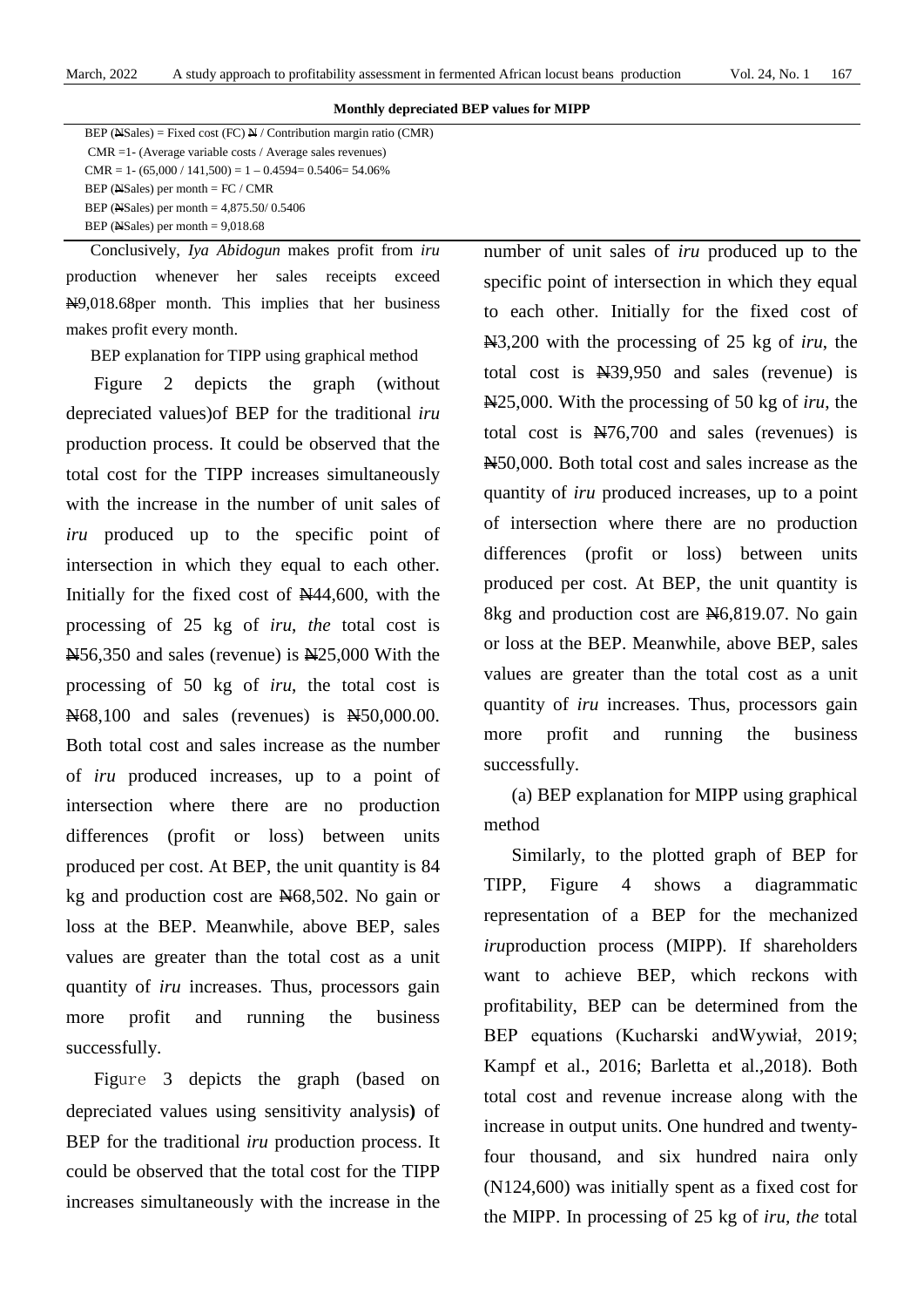cost is N152,100 and revenue was N95,000. At 86 kg of outputs and production cost of N164,000, a BEP was reached, where total cost and revenue are the same. Processor earns a profit or incurs losses above or below the point of intersection, respectively. Thus, processors are expected to maintain productions above BEP to earn more profits.

Figure 5 shows a diagrammatic representation of a BEP (based on depreciated values using sensitivity analysis) for the Mechanized *Iru Production* Process (MIPP). Both total cost and revenue increase along with the increase in output units. Four thousand, three hundred and eleven naira,and eleven kobo (N 4,311.11) was initially spent as a fixed cost for the MIPP. In processing of 25 kg of *iru, the* total cost is N 43,061.11 and revenue was N47,500. At 8 kg of outputs and production cost of N9,018.06, a BEP was reached, where total cost and revenue are the same. Processor earns a profit or incurs losses above or below the point of intersection, respectively. Thus, processors are expected to maintain productions above BEP to earn more profits.



Figure 2 Production cost against production unit (Traditional; without depreciated values)



Figure 3 Production cost against production unit (Traditional; with depreciated values)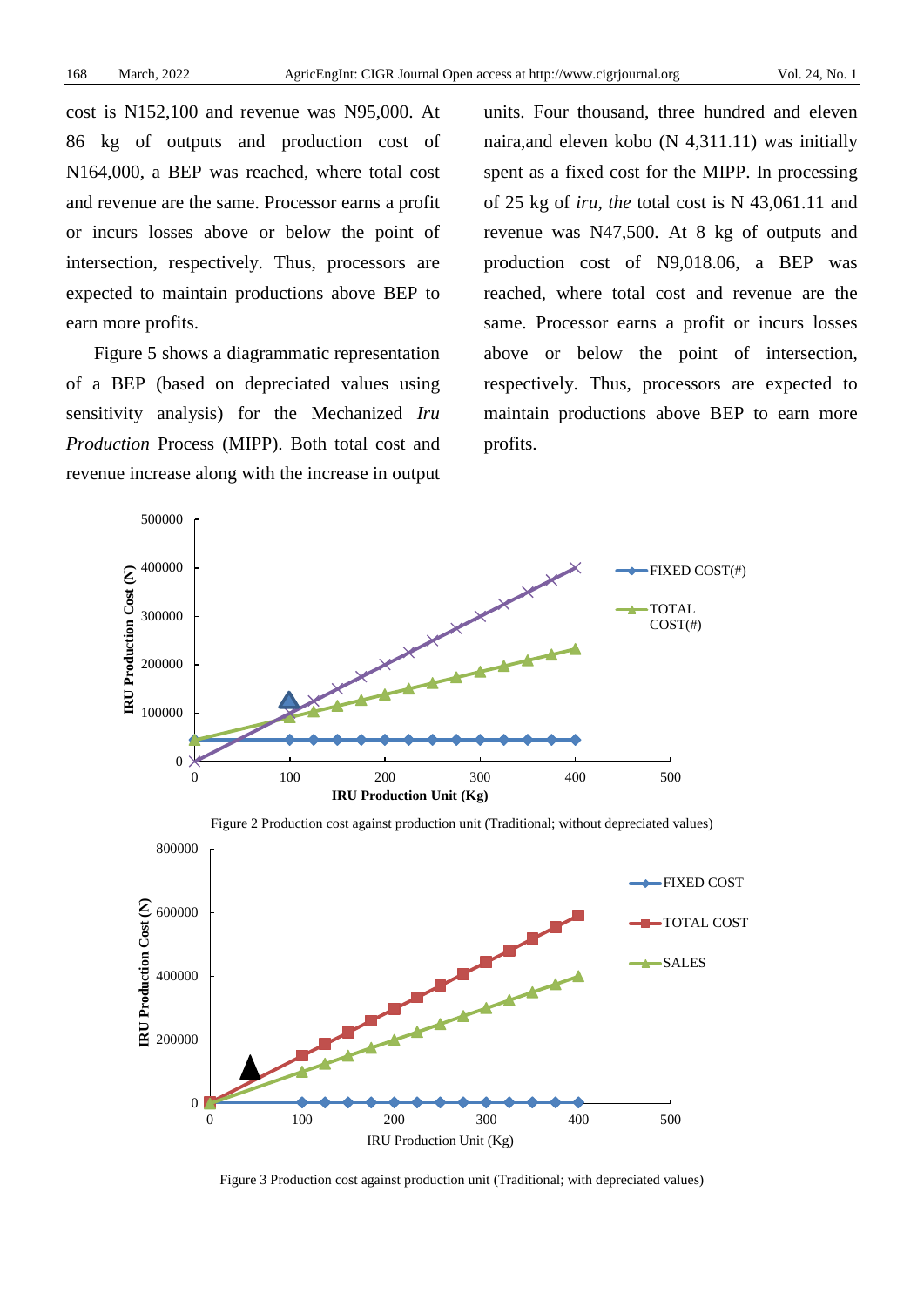

Figure 4 Production cost against production unit (Mechanised; without depreciated values)



Figure 5 Production cost against production unit (Mechanised;with depreciated values)

(b) BEP explanation for combined TIPP and MIPP using graphical method

Applying the break-even analysis in the same manner reported by Edwards and Jones (2002) to the combined TIPP and MIPP, twenty-five kilograms (25 kg) of outputs (*iru*) was produced with a total cost of N56,350 and N138,350 for the TIPP and MIPP, respectively. Fifty kilograms (50 kg) of outputs took N68,100 and N152,100 for the TIPP and MIPP, respectively. At BEP of 325 kg for the *iru* production unit and N197,000 for the production cost, both TIPP

and MIPP have the same total cost(Figure 6). At this point of intersection, a processor can easily decide to choose any of the two methods, since the results are the same. Above BEP, MIPP is more preferable to TIPP, because MIPP took lesser production costs and gave more profit. The mechanized process was also found to utilize a lesser quantity of water and shorter production time, while traditional process gave more final product, fermented African locust beans (Atoyebi et al.,2021). Thus, for the large-scale production, MIPP is better to be adopted by processors.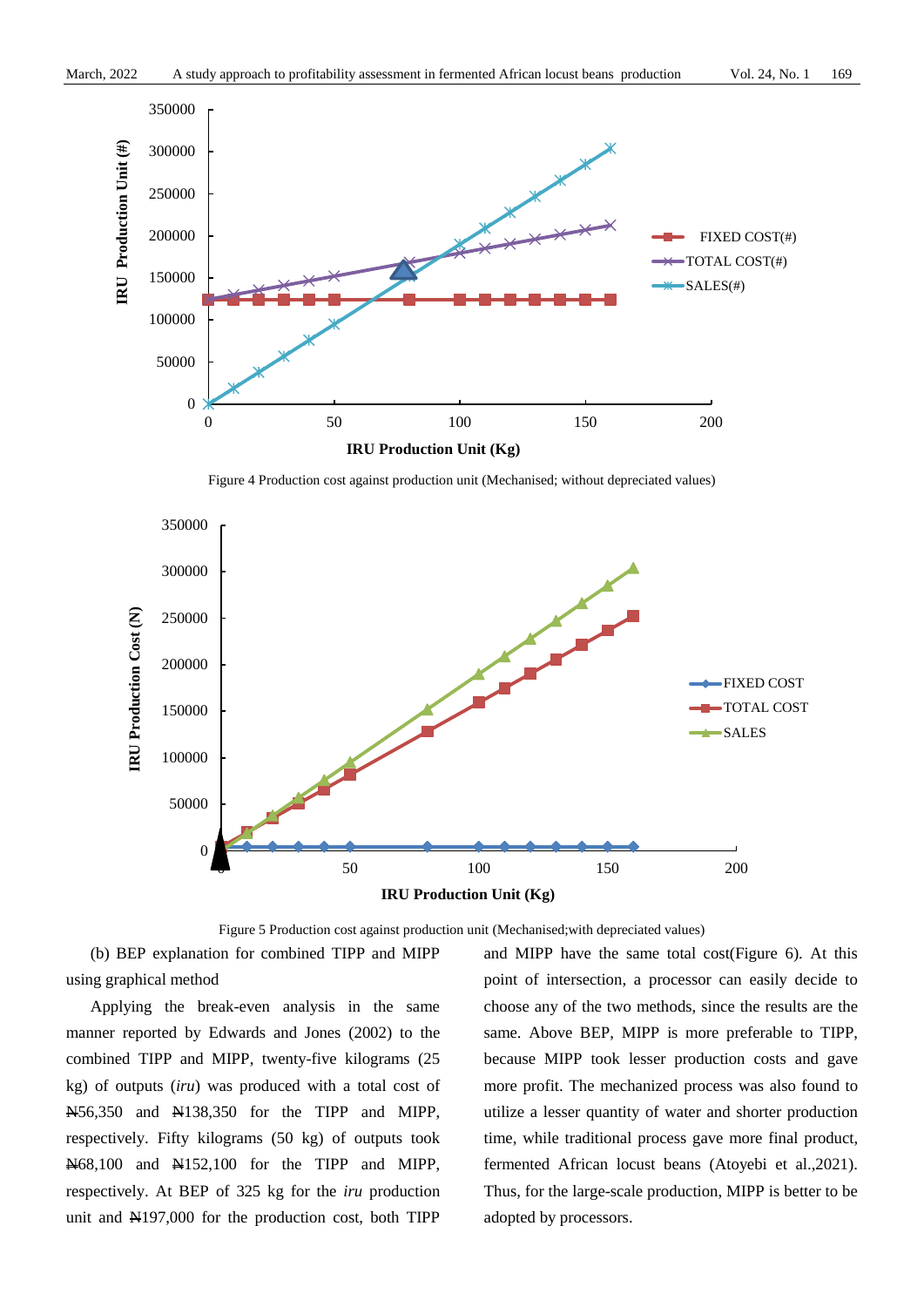In applying the break-even analysis to the combined TIPP and MIPP using depreciated values of collected data, twenty-five kilograms (25 kg) of outputs (*iru*) was produced with a total cost of N39,950 and N43,061.11for the TIPP and MIPP, respectively. Fifty kilograms (50 kg) of outputs took  $\cancel{\text{N76}}$ ,700 and N81,811,11 for the TIPP and MIPP, respectively. At BEP of 325 kg for the *iru* production unit and N197,000 for the production cost, both TIPP and MIPP have the same total cost(Figure 7). At this point of intersection, a processor can easily decide to choose any of the two methods, since the results are the same. Above BEP, MIPP is more preferable to TIPP, because MIPP took lesser production costs and gave more profit. The mechanized process was also found to utilize a lesser quantity of water and shorter production time, while traditional process gave more final product, fermented African Locust Beans (Atoyebi et al.,2021). Thus, for the large-scale production, MIPP is better to be adopted by processors.



Figure 6 Production total cost against production unit (Combined traditional and mechanized methods; without depreciated values)



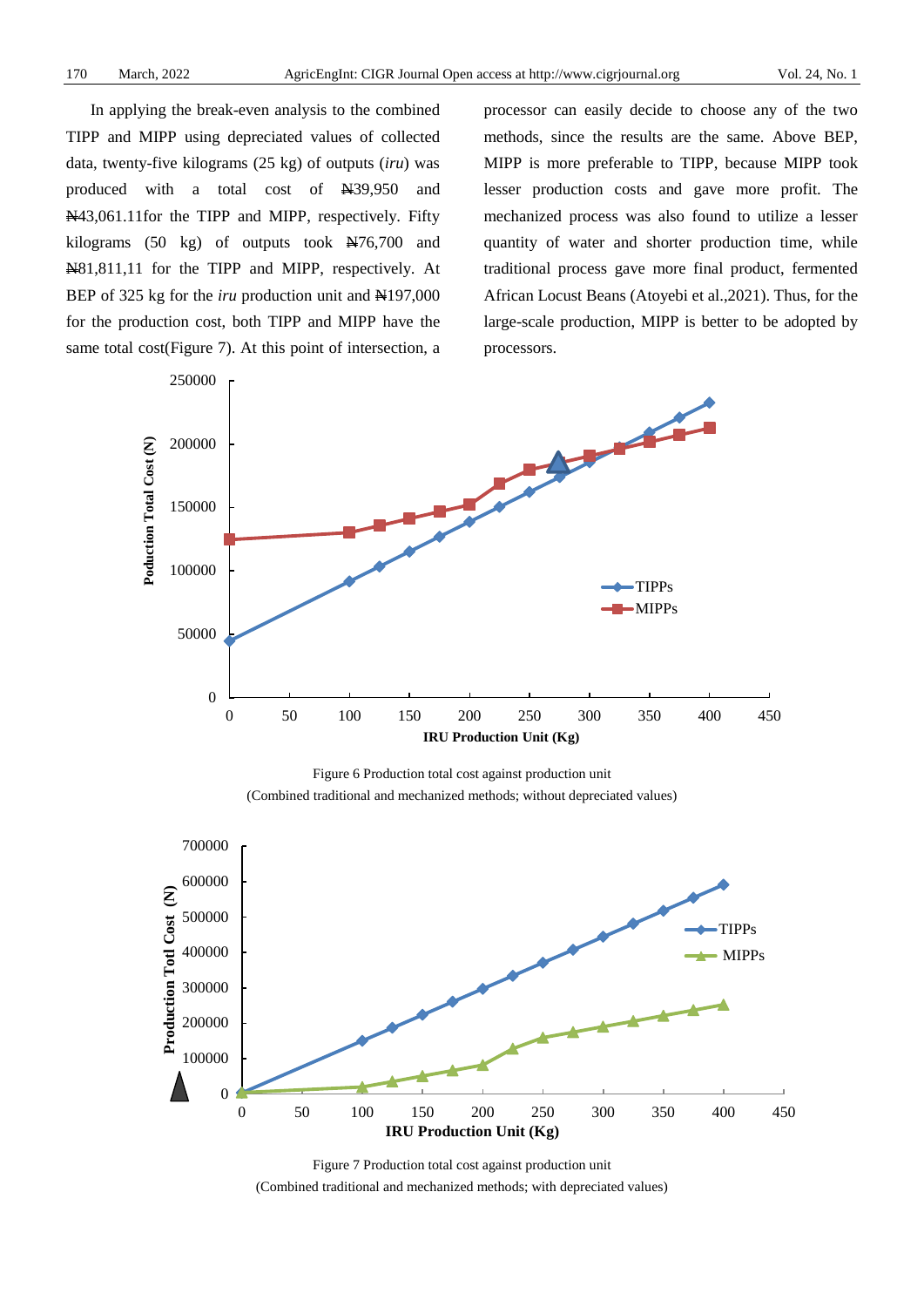Break-even analysis: In view of discussion of above results, TIPP had a BEP where *iru* production cost and production units were  $\cancel{\text{N}}$  68,502 and 84 kg, respectively. While MIPP had a BEP where *iru* production cost and production units were  $N = 164,000$  and 86 kg, respectively. Combined traditional and mechanized methods of *iru* production had a BEP where *iru* production cost and production unit were N 197,000 and 325 kg, respectively. The implication of this is that, it is profitable for the processor to adopt traditional method if production units are less than 325 kg and adopt mechanized method if the units exceed 325 kg. This result will assist the processor in planning the production process considering the fact that there is seasonal variation in the supply of raw materials. The results of the BEP analysis, both mathematical and graphical methods, are consistent and in line with the findings in many studies (Niu et al.,2016; Barletta et al.,2018; Syrůček et al.,2018; Singh et al.,2017; Comans et al.,2013; Kampf et al.,2016; Nasution and Pramana, 2019; Kucharski et al.,2019; Kadhim et al.,2018;Edwards and Jones, 2002). Although researchers studied and made findings in different application areas, the same notable features and procedures are strictly followed. According to the author' knowledge, this research paper and its findings are original and never reported in the existing literatures on the subject. Meanwhile, in-house softwares are application software for performing specific tasks and medium for system implementation. For instance, Microsoft word for documentation purposes, Microsoft excel for financial calculations/analysis, and MATLAB environment for implementing a numerical algorithm.

Based on sensitivity analysis method, TIPP had a BEP where *iru* production cost and production units were  $\overline{N}$  6,819.07 and 5 kg, respectively. While MIPP had a BEP where *iru* production cost and production units were N 9,018.06 and 8 kg, respectively. BEP for the combined traditional and mechanized methods of *iru* production could not be estimated since it has insignificant value. The implication of this is that, it is preferable to adopt BEP analysis based on available data by processor to sensitivity analysis using this case study.

Generally, productions above a point of intersection will yield profit for the processor. Comparing monthly sales (revenues) and calculated BEP for the *Iya Abidogun* production centre as a case study described above, the profit and loss were determined which could not have been reached through informal cash flow analysis since the production centre had a positive cash flow each of the three months. However, the processor can determine whether or not the businesses are making a profit or not in a particular month through comparison of calculated BEP value and monthly sales revenues for the month. The processor can refine the BEP to accommodate seasonal demand factors and significant changes in products for the new accumulation of production cost and sales data in future months. The proposed technique presented above is no replacement for the traditional income and cash flow statements used to record the production centre performance rate over specific months. Although, the use of cash flow data to calculate profitability will never be perfectly accurate because the different production costs will occur in different periods than the receipt of their sales revenues and some fixed costs are not paid at even intervals. As a result, the inaccuracies in production record are mitigated using monthly averages and reduced as processor estimate the averages over longer periods. Thus, the BEP is useful as a control standard for checking whether or not the business made a profit in a particular month. Sensitivity analysis is also a good risk analysis method to determine whether processors are to continue *iru* production or not based on changes in inputs that lead to changes in outputs. The paper could serve as a reference point to promote mechanization of *iru* production.

# **4.2 Sensitivity analysis and rate of return for the case study**

In this study, the rate of return on investment (RORI) was estimated in terms of production cost (*C*), total revenue  $(TR)$  and total cost  $(TC)$ . That is, RORI =  $\frac{(TR - TC) * 100}{TC}$ (Adetomiwa et al., 2020). Where actual cost  $=$  total cost and total revenue  $=$  return  $(R)$ :

RORI for TIPP =  $((71,334 – 43,990.25) / 43,990.25)$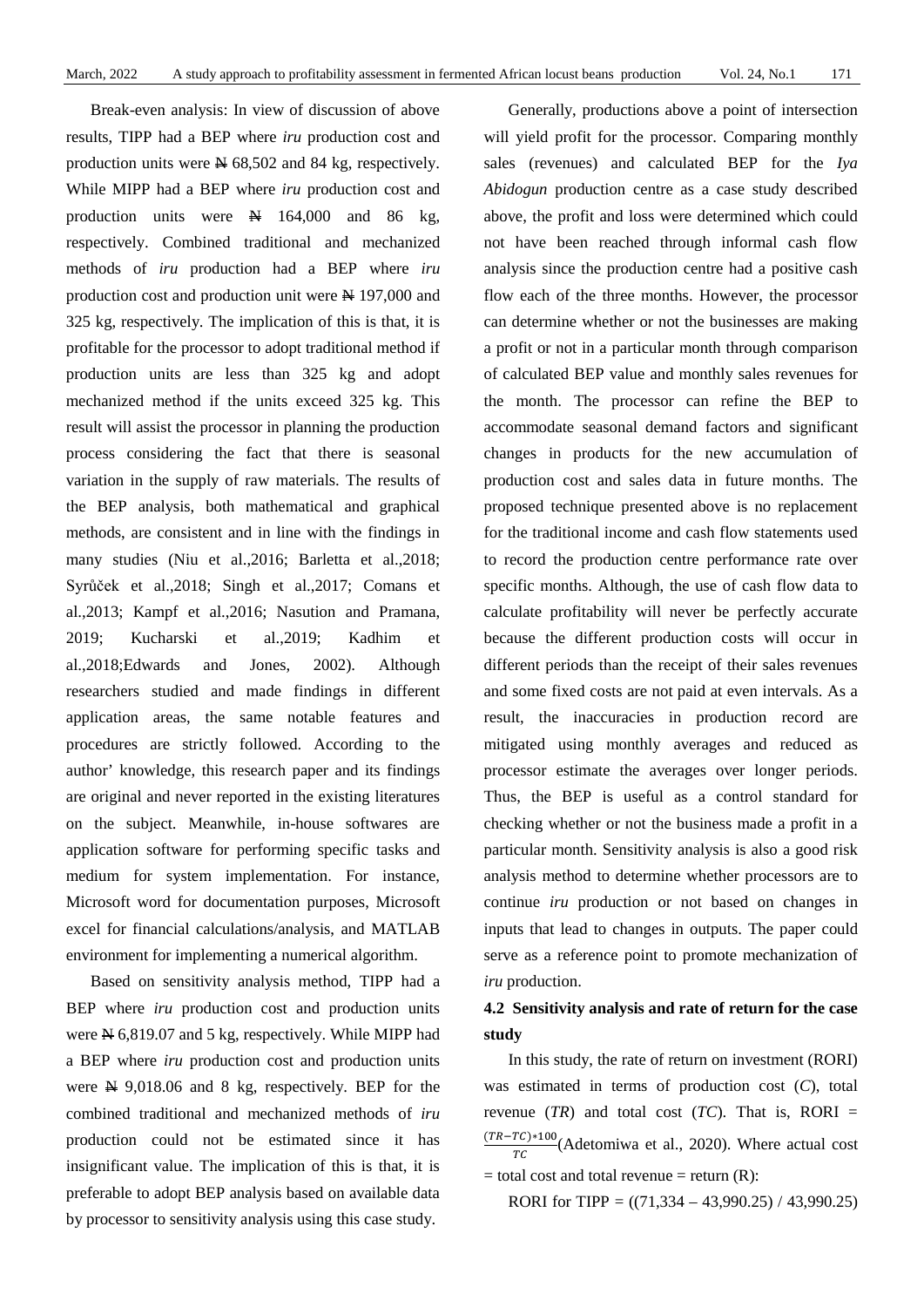$\times$  100 = 62.16%.

RORI for MIPP = ((141500 – 69,875.50) /  $69,875.50 \times 100 = 102.50\%$ .

Table 13 revealed how rate of returns on investment (RORI) for TIPP changes with increasing in production cost. At actual production cost (C) of 43,990.25 with the fixed return (R) value of 71,334 the RORI was 62.16%. When production cost increased by 10%, 15%, 20%, 25%, 30% and 35%, the RORI decrease to 47.42%, 41.01%, 35.13%, 29.73%, 24.74% and 20.12%, respectively. At the RORI value of 41.01% and below, the investment is not viable for recommendation and it should not be finance with the use of bank loan. Table 14 also revealed how rate of returns on investment (RORI) for TIPP changes with decreasing in revenue (R). At actual production cost (C) of 43,990.25 with the fixed production cost (C) of 71,334, the RORI value was 62.16%. When revenue reduced by 10%, 15%, 20%, 25%, 30% and 35%, the RORI decrease to 45.94%, 37.83%, 29.73%, 21.62%, 13.51% and 05.40%, respectively. At the RORI value of 37.83% and below, the investment is not viable and it should not be recommended for finance with the use of bank loan.

In a similar manner, Table 15 revealed how rate of

returns on investment (RORI) for MIPP changes with increasing in production cost. At actual production cost (C) of 69,875.50 with the fixed return (R) value of 141,500.00, the RORI was 102.50%. When production cost increased by 10%, 15%, 20%, 25%, 30% and 35%, the RORI decrease to 84.09%, 76.09%, 68.75%, 62.00%, 55.77% and 50.00%, respectively. At any RORI value of 45% and below, the investment is not viable for recommendation and it should not be finance with the use of bank loan. Likewise, Table 16 revealed how rate of returns on investment (RORI) for MIPP changes with decreasing in Revenue (R). At actual production cost (C) of 43,990.25 with the fixed production cost (C) of 69,875.50, the RORI value was 102.50 %. When revenue reduced by 10%, 15%, 20%, 25%, 30% and 35%, the RORI decrease to 82.25%, 72.13%, 62.00%, 51.88%, 41.75% and 31.63%, respectively. At the RORI value of 41.75% and 31.63%, the investment is not viable and it should not be recommended for finance with the use of bank loan.

Generally, at any value of RORI that is below 45%, the investment (*iru* production) should not be recommended for taking bank loan. Hence, the *iru* production is not viable.

| <b>Variable RORI</b> | Cost (C)  | Return $(R)$ | <b>RORI</b> | <b>Remark</b>   |
|----------------------|-----------|--------------|-------------|-----------------|
| <b>Actual Cost</b>   | 43,990.25 | 71,334.00    | 62.16%      | Actual estimate |
| $+10%$               | 48.389.28 | 71.334.00    | 47.42%      | Recommended     |
| $+15%$               | 50.588.79 | 71.334.00    | 41.01%      | Not-Recommended |
| $+20%$               | 52.788.30 | 71.334.00    | 35.13%      | Not-Recommended |
| $+25%$               | 54.987.81 | 71,334.00    | 29.73%      | Not-Recommended |
| $+30%$               | 57,187.33 | 71.334.00    | 24.74%      | Not-Recommended |
| $+35%$               | 59.386.84 | 71.334.00    | 20.12%      | Not-Recommended |

|  |  |  |  |  |  | Table 13 Sensitivity analysis of rate of return on TIPP (Increasing Cost) |  |
|--|--|--|--|--|--|---------------------------------------------------------------------------|--|
|--|--|--|--|--|--|---------------------------------------------------------------------------|--|

**Table 14 Sensitivity analysis of rate of return on TIPP (Decrease revenue)**

| <b>Variable RORI</b> | Cost (C)  | Return $(R)$                                                              | <b>RORI</b> | <b>Remark</b>   |
|----------------------|-----------|---------------------------------------------------------------------------|-------------|-----------------|
| <b>Actual Cost</b>   | 43,990.25 | 71,334.00                                                                 | 62.16%      | Actual estimate |
| $-10\%$              | 43,990.25 | 64,200.60                                                                 | 45.94%      | Recommended     |
| $-15%$               | 43.990.25 | 60.633.90                                                                 | 37.83%      | Not-Recommended |
| $-20%$               | 43,990.25 | 57,067.20                                                                 | 29.73%      | Not-Recommended |
| $-25%$               | 43,990.25 | 53,500.50                                                                 | 21.62%      | Not-Recommended |
| $-30%$               | 43,990.25 | 49.933.80                                                                 | 13.51%      | Not-Recommended |
| $-35%$               | 43,990.25 | 46,367.10                                                                 | 05.40%      | Not-Recommended |
|                      |           | Table 15 Sensitivity analysis of rate of return on MIPP (Increasing cost) |             |                 |
| <b>Variable RORI</b> | Cost(C)   | Return $(R)$                                                              | <b>RORI</b> | <b>Remark</b>   |
| <b>Actual Cost</b>   | 69.875.50 | 141,500.00                                                                | 102.50%     | Actual estimate |

+ 10% 76,863.05 141,500.00 84.09% Recommended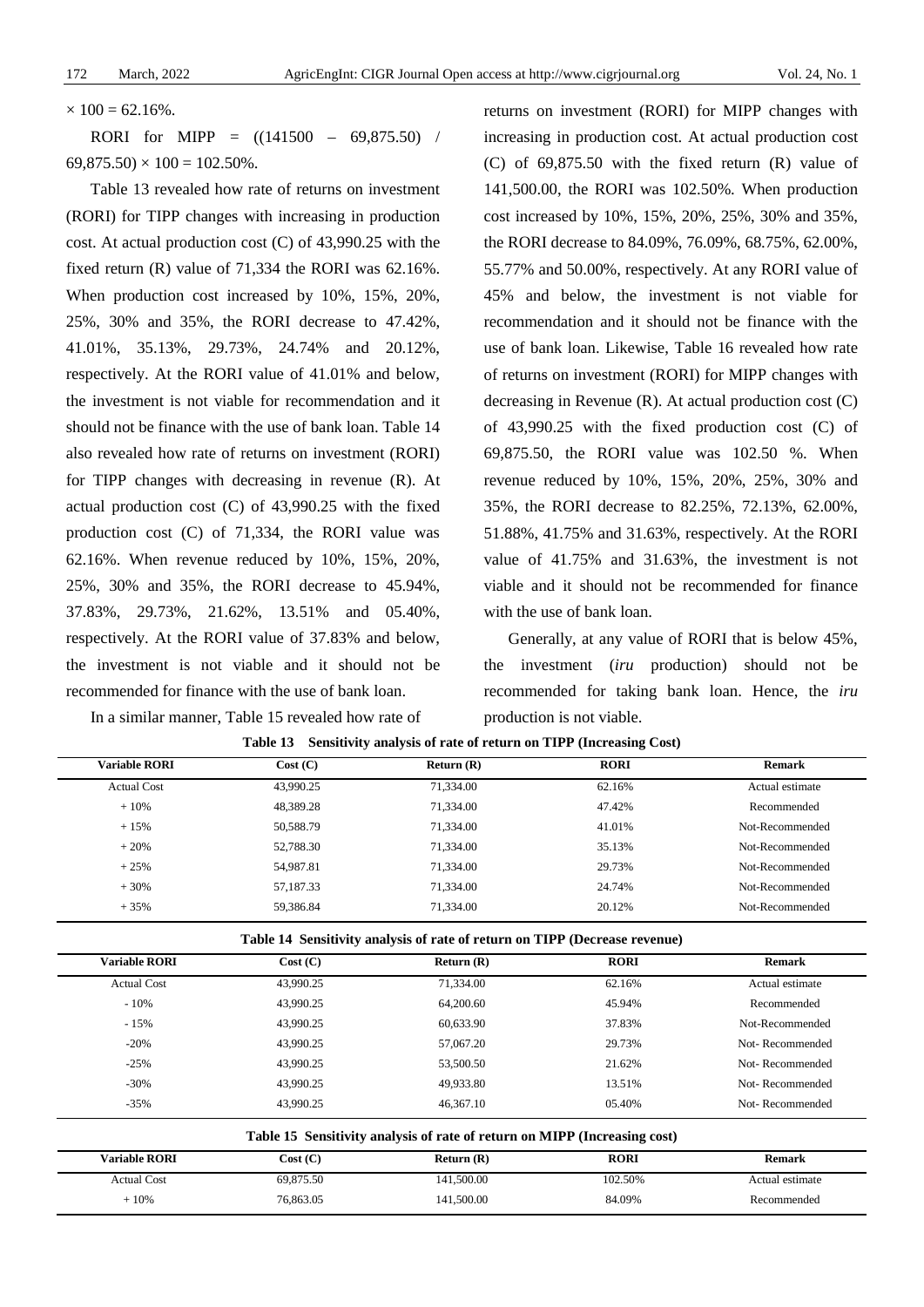| <b>March, 2022</b> | A study approach to profitability assessment in fermented African locust beans production | Vol. 24. No. 1 | 173 |
|--------------------|-------------------------------------------------------------------------------------------|----------------|-----|
|--------------------|-------------------------------------------------------------------------------------------|----------------|-----|

| $+15%$ | 80,356.83 | 141,500.00 | 76.09% | Recommended |
|--------|-----------|------------|--------|-------------|
| $+20%$ | 83.850.60 | 141,500.00 | 68.75% | Recommended |
| $+25%$ | 87,344.38 | 141,500.00 | 62.00% | Recommended |
| $+30%$ | 90,838.15 | 141,500.00 | 55.77% | Recommended |
| $+35%$ | 94,331.93 | 141,500.00 | 50.00% | Recommended |

|  |  | Table 16 Sensitivity analysis of rate of return on MIPP (Decreasing revenue) |  |
|--|--|------------------------------------------------------------------------------|--|
|  |  |                                                                              |  |

| <b>Variable RORI</b> | Cost(C)   | Return(R)  | <b>RORI</b> | <b>Remark</b>   |
|----------------------|-----------|------------|-------------|-----------------|
| <b>Actual Cost</b>   | 69,875.50 | 141,500.00 | 102.50%     | Actual estimate |
| $-10%$               | 69,875.50 | 127,350.00 | 82.25%      | Recommended     |
| $-15%$               | 69,875.50 | 120,275.00 | 72.13%      | Recommended     |
| $-20%$               | 69,875.50 | 113,200.00 | 62.00%      | Recommended     |
| $-25%$               | 69,875.50 | 106,125.00 | 51.88%      | Recommended     |
| $-30%$               | 69,875.50 | 99,050.00  | 41.75%      | Not-Recommended |
| $-35%$               | 69,875.50 | 91.975.00  | 31.63%      | Not-Recommended |

## **5 Conclusions**

In this paper, an assessment of the importance of break-even analysis and sensitivity analysis are only conducted for a homogeneous food product, fermented African locust bean, using two cases. We have been able to establish a BEP, a point of intersection between total revenues (sales) and total cost of production resources for the traditional and mechanised processes of *iru* production. Good agreements are noticed between the results obtained using break-even analysis and sensitivity analysis. MIPP is shown as the best option for a by a processor for processing large quantity of raw material since the process took lesser production costs, yields more outputs and gave more profits above BEP compared to TIPP system. BEP could serve as a referential point among *iru* processors for further studying and improving profitability. Likewise, sensitivity analysis could help processor to make positive decision-making as soon as there is price changes and general price inflation for either or both inputs and outputs that may occur at the unpredicted time in the future. The considerations for the future directions may be further enriched by determining BEP for heterogeneous products that are possible to be manufactured at a specific time with the help of the machines to see possibilities of optimizing production capacities and estimating profitability/losses in producing non-homogeneous products by a small-scale business.

#### **Acknowledgements**

The authors acknowledged *iru* processors visited in Osun State for their immense support in the collection of data and knowledge elicitation.

## **Funding**

Corresponding author acknowledge and express their sincere gratitude to Nigeria Computer Society (NCS) (2018/2019 NCS Jim Ovia Scholarship Award) for providing the financial support for this study.

#### **Conflicts of interest**

The authors declare no conflict of interest.

#### **References**

- Adetomiwa, K., O. C.Funmilayo, L. A. Morenikeji, A. T. Sarumi, Muhammed, and O. Abdulmumin. 2020. Sensitivity analysis and future farm size projection of bio-fortified cassava production in Oyo State, Nigeria. *Malaysian Journal of Sustainable Agriculture (MJSA)*,5(2): 61-66.
- Atoyebi, J. O., S. A. Bello and O. K. Owolarafe. 2021. Development of computational models for the production of fermented african locust beans using petri net. *Ife Journal of Science (IJS),* Manuscript ID: IJS-2021-P-300. [Date Submitted: 2021, September 08].
- Barletta, I., M. Despeisse and B. Johansson. 2018. The proposal of an environmental break-even point as an assessment